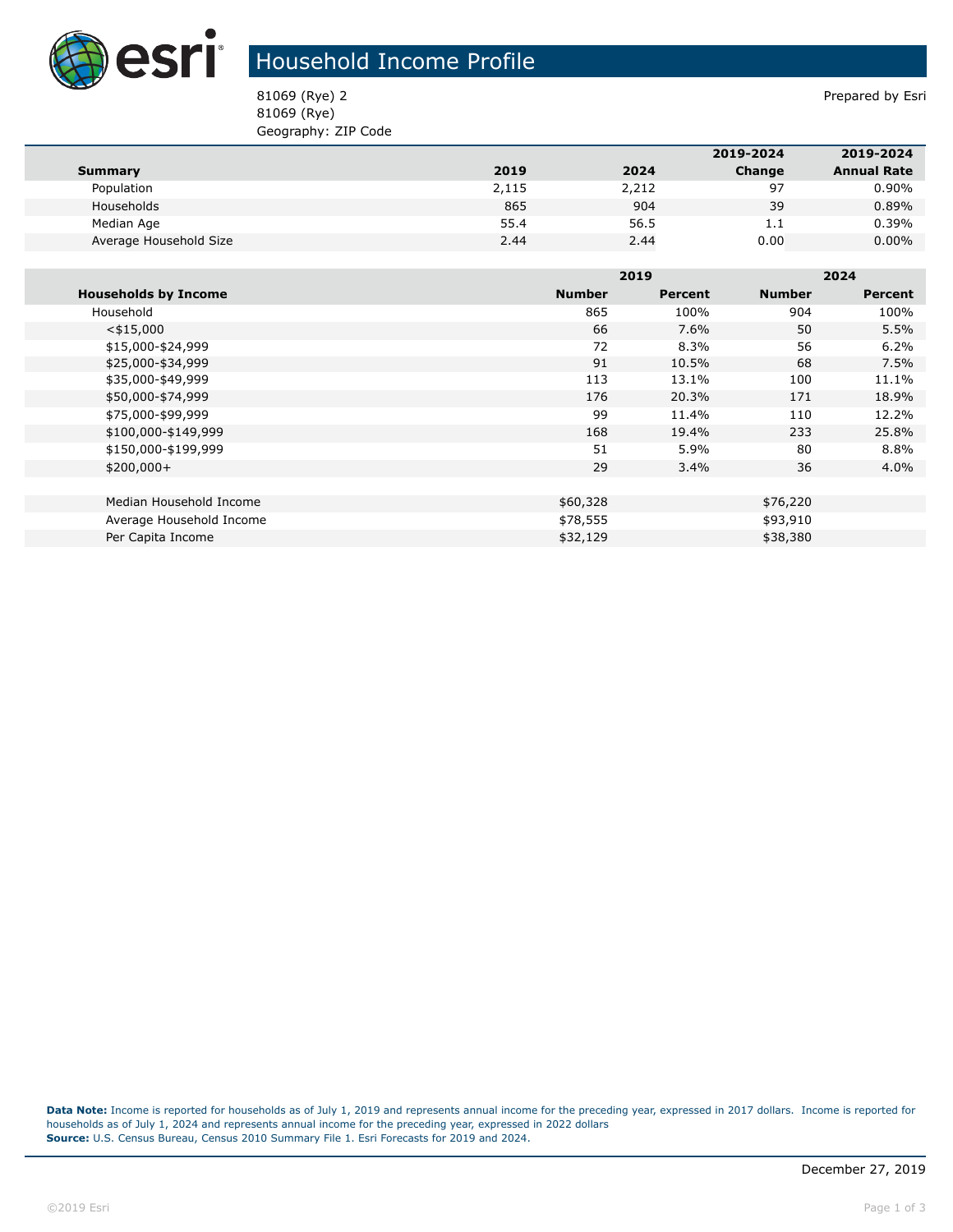

## Household Income Profile

81069 (Rye) Geography: ZIP Code

81069 (Rye) 2 Prepared by Esri

| 2019 Households by Income and Age of Householder |                |                |                |           |           |          |                |  |
|--------------------------------------------------|----------------|----------------|----------------|-----------|-----------|----------|----------------|--|
|                                                  | $<25$          | $25 - 34$      | $35 - 44$      | $45 - 54$ | $55 - 64$ | 65-74    | $75+$          |  |
| <b>HH Income Base</b>                            | $\overline{7}$ | 50             | 69             | 145       | 259       | 222      | 113            |  |
|                                                  |                |                |                |           |           |          |                |  |
| $<$ \$15,000                                     | 0              | 2              | 3              | 10        | 20        | 17       | 14             |  |
| \$15,000-\$24,999                                | $\mathbf{1}$   | $\overline{2}$ | $\overline{2}$ | 5         | 16        | 23       | 23             |  |
| \$25,000-\$34,999                                | 0              | 4              | 4              | 10        | 21        | 28       | 24             |  |
| \$35,000-\$49,999                                | 3              | 6              | 6              | 16        | 37        | 25       | 20             |  |
| \$50,000-\$74,999                                | $\overline{2}$ | 12             | 18             | 30        | 59        | 43       | 12             |  |
| \$75,000-\$99,999                                | $\mathbf{0}$   | $\overline{7}$ | 12             | 18        | 35        | 22       | 5              |  |
| \$100,000-\$149,999                              | 1              | 13             | 18             | 33        | 46        | 46       | 11             |  |
| \$150,000-\$199,999                              | 0              | 3              | $\overline{4}$ | 13        | 16        | 13       | $\overline{2}$ |  |
| $$200,000+$                                      | 0              | 1              | 2              | 10        | 9         | 5        | 2              |  |
|                                                  |                |                |                |           |           |          |                |  |
| Median HH Income                                 | \$46,187       | \$72,000       | \$77,299       | \$76,602  | \$62,428  | \$58,108 | \$32,517       |  |
| Average HH Income                                | \$55,628       | \$85,938       | \$89,638       | \$96,998  | \$80,780  | \$74,269 | \$49,599       |  |
| <b>Percent Distribution</b>                      |                |                |                |           |           |          |                |  |
|                                                  | $25$           | $25 - 34$      | $35 - 44$      | $45 - 54$ | $55 - 64$ | 65-74    | $75+$          |  |
| HH Income Base                                   | 100%           | 100%           | 100%           | 100%      | 100%      | 100%     | 100%           |  |
|                                                  |                |                |                |           |           |          |                |  |
| $<$ \$15,000                                     | $0.0\%$        | 4.0%           | 4.3%           | 6.9%      | 7.7%      | 7.7%     | 12.4%          |  |
| \$15,000-\$24,999                                | 14.3%          | 4.0%           | 2.9%           | 3.4%      | 6.2%      | 10.4%    | 20.4%          |  |
| \$25,000-\$34,999                                | 0.0%           | 8.0%           | 5.8%           | 6.9%      | 8.1%      | 12.6%    | 21.2%          |  |
| \$35,000-\$49,999                                | 42.9%          | 12.0%          | 8.7%           | 11.0%     | 14.3%     | 11.3%    | 17.7%          |  |
| \$50,000-\$74,999                                | 28.6%          | 24.0%          | 26.1%          | 20.7%     | 22.8%     | 19.4%    | 10.6%          |  |
| \$75,000-\$99,999                                | 0.0%           | 14.0%          | 17.4%          | 12.4%     | 13.5%     | 9.9%     | 4.4%           |  |
| \$100,000-\$149,999                              | 14.3%          | 26.0%          | 26.1%          | 22.8%     | 17.8%     | 20.7%    | 9.7%           |  |
| \$150,000-\$199,999                              | 0.0%           | 6.0%           | 5.8%           | 9.0%      | 6.2%      | 5.9%     | 1.8%           |  |
| $$200,000+$                                      | 0.0%           | 2.0%           | 2.9%           | 6.9%      | 3.5%      | 2.3%     | 1.8%           |  |

**Data Note:** Income is reported for households as of July 1, 2019 and represents annual income for the preceding year, expressed in 2017 dollars. Income is reported for households as of July 1, 2024 and represents annual income for the preceding year, expressed in 2022 dollars **Source:** U.S. Census Bureau, Census 2010 Summary File 1. Esri Forecasts for 2019 and 2024.